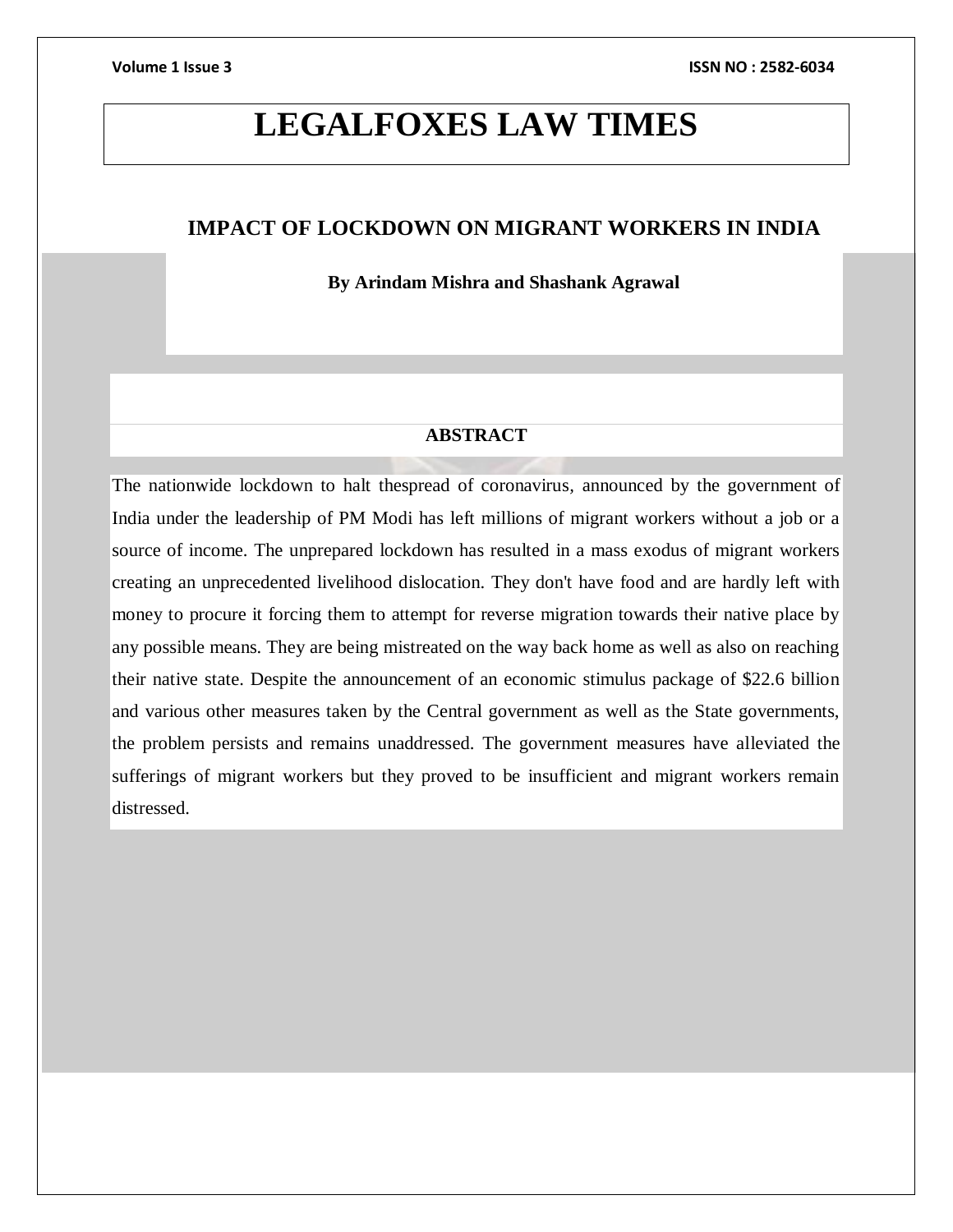# **I. INTRODUCTION**

Coronavirus disease (Covid-19) is a highly contagious respiratory disease which is caused by the novel coronavirus or SARS- CoV-2. Wuhan city in Hubei province of China was the first epicentre of the virus. The International Labour Organisation (ILO) in its report titled 'ILO Monitor  $2<sup>nd</sup>$  Edition: COVID-19 and the world of work' has described the coronavirus pandemic as the worst global crisis since World War II.Since at this time, there are no approved treatments for this lethal infection so prevention becomes crucial. Due to the cases increasing at an alarming rate the Government of India has announced a 21-day lockdown on 24<sup>th</sup> March, 2020 limiting the movement of over a billion population. The Government of India has followed the advice given by medical professionals and experts throughout the world, measures such as social distancing and confinement like lockdown were the only possible remedies to contain the spread of the highly lethal and infectious disease. This proved to be a nightmare for millions of migrant workers who lost their livelihood. They were left with no work, food or money to survive which led them to migrate towards their hometown throughout the country. In this article, we will put insight into who are migrant workers and how they are affected. Then we will move forward to government measures taken in India for the plight of migrant workers. At last, we would put our concluding thoughts with some suggestions.

"OUR MISSION YOUR SUCCESS"

LEUAL FUAI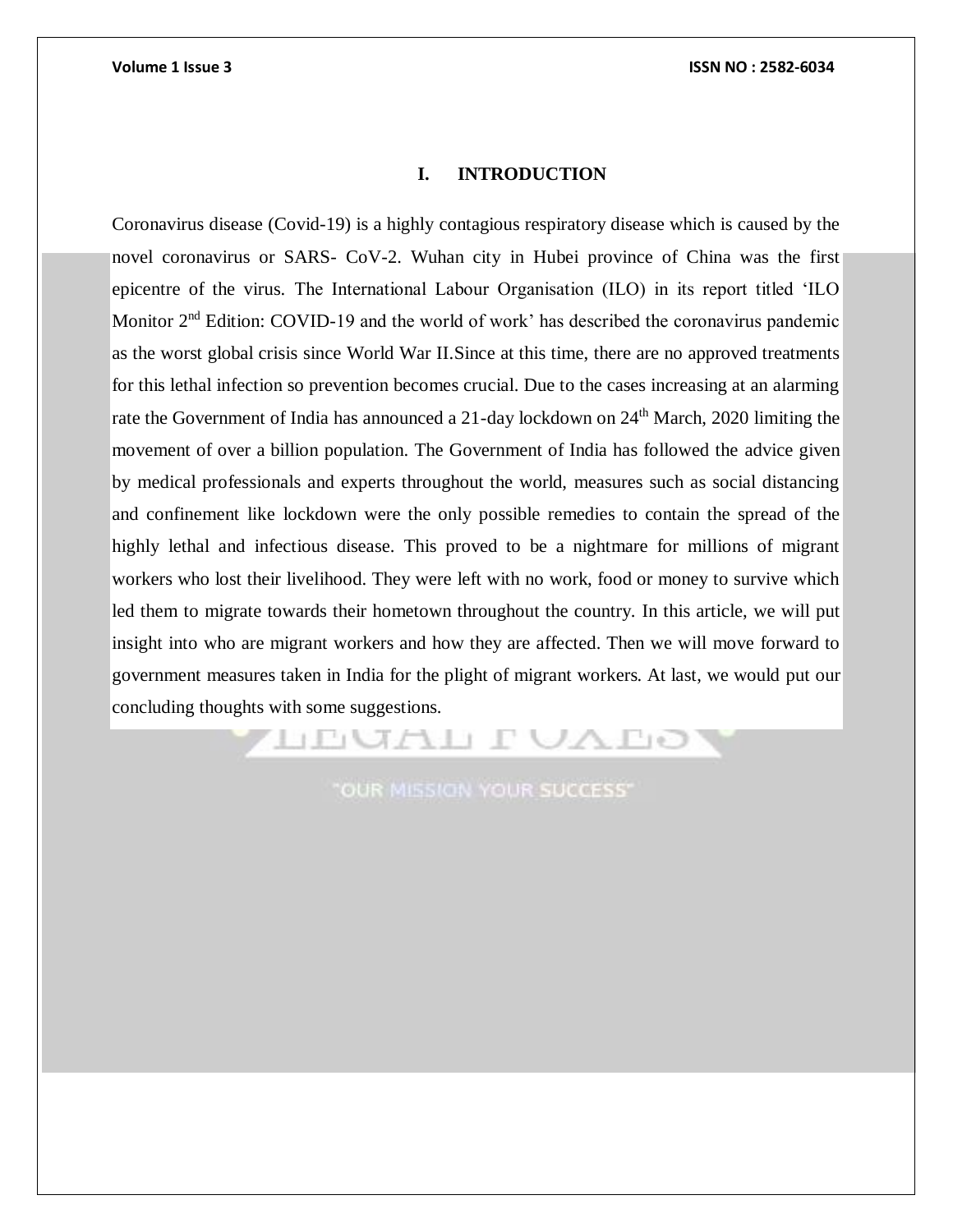# **II. MIGRANT WORKERS: THE MOST AFFECTED CLASS?**

A migrant worker is a person who goes from one place to another in search of work, usually on a seasonal and temporary basis. The Inter-State Migrant Workmen Act, 1979 defines an inter-state migrant workmen/ labour as "any person who is recruited by or through a contractor in any state under an agreement or other arrangement for employment in an establishment in another state, whether with or without the knowledge of the principal employer of such establishment."<sup>1</sup> The nationwide lockdown to contain thespread of coronavirushas created a massive reverse migration with millions of migrant workers trying to get back to their homes with hardly any amount in their pocket with their families and children. But since the borders between states and even the cities were sealed, millions remained trapped.<sup>2</sup> On  $14<sup>th</sup>$  April 2020, the Prime Minister in his address to the nation barely acknowledged the hardships faced by the migrant workers and they continue to be in financial, physical and emotional distress suffering from various social, psychological and emotional trauma.<sup>3</sup> In his speech, he stated *"Kisi kokhanekipareshani, kisikoaanejanekipareshani, koi gharparivar se durhai"* (Some are finding it difficult to eat, some are finding it difficult to move around, some are finding it difficult to be away from their families) but as per the condition, the problems of the migrant workers have gone beyond the mere word *pareshanias* the PM has mentioned.<sup>4</sup>They have also faced harassment and negative reactions from the police officials and the locals. As per the Indian Census, 2011<sup>5</sup> India has over 400 million migrants out of which 139 million are internal migrants despite interstate migration making up a major source of income for the low-income household, still they remain vulnerable.<sup>6</sup>

 $\overline{a}$ **JON YOUR SUCCESS\*** <sup>1</sup>Inter-State Migrant Workmen Act 1979, s  $(2)(1)(e)$ .

<sup>2</sup>BhanupriyaRao, 'COVID-19: Intra-State Migrants Marooned Too' (*IndiaSpend*, 8 April 2020) [<https://www.indiaspend.com/covid-19-intra-state-migrants-marooned-too/>](https://www.indiaspend.com/covid-19-intra-state-migrants-marooned-too/) accessed 25 April 2020.

<sup>3</sup>ShreehariPaliath, 'Now is The Time To Show India Cares About Its Migrants' (*IndiaSpend*, 15 April 2020) [<https://www.indiaspend.com/now-is-the-time-to-show-india-cares-about-its-migrants/>](https://www.indiaspend.com/now-is-the-time-to-show-india-cares-about-its-migrants/) accessed 25 April 2020.

4 '21 Days and Counting' (*SWAN,* 15 April 2020) [<https://covid19socialsecurity.files.wordpress.com/2020/04/swanreport\\_final.pdf>](https://covid19socialsecurity.files.wordpress.com/2020/04/swanreport_final.pdf) accessed 25 April 2020.

<sup>5</sup> 'D-2: Migrants classified by place of last residence, sex and duration of residence in place of enumeration - 2011' (*Office of the Registrar General & Census Commissioner*, *India*, 30 March 2020) [<http://censusindia.gov.in/2011census/d-series/d-2.html>](http://censusindia.gov.in/2011census/d-series/d-2.html) accessed 25 April 2020.

<sup>6</sup>SiddharthSivaraman, 'Is the Inter-State Workmen Act 1979, a dead letter?' (*Observer Research Foundation,* 2April 2020) [<https://www.orfonline.org/expert-speak/inter-state-migrant-workmen-act-1979-dead-letter-64979/>](https://www.orfonline.org/expert-speak/inter-state-migrant-workmen-act-1979-dead-letter-64979/) accessed 25 April 2020.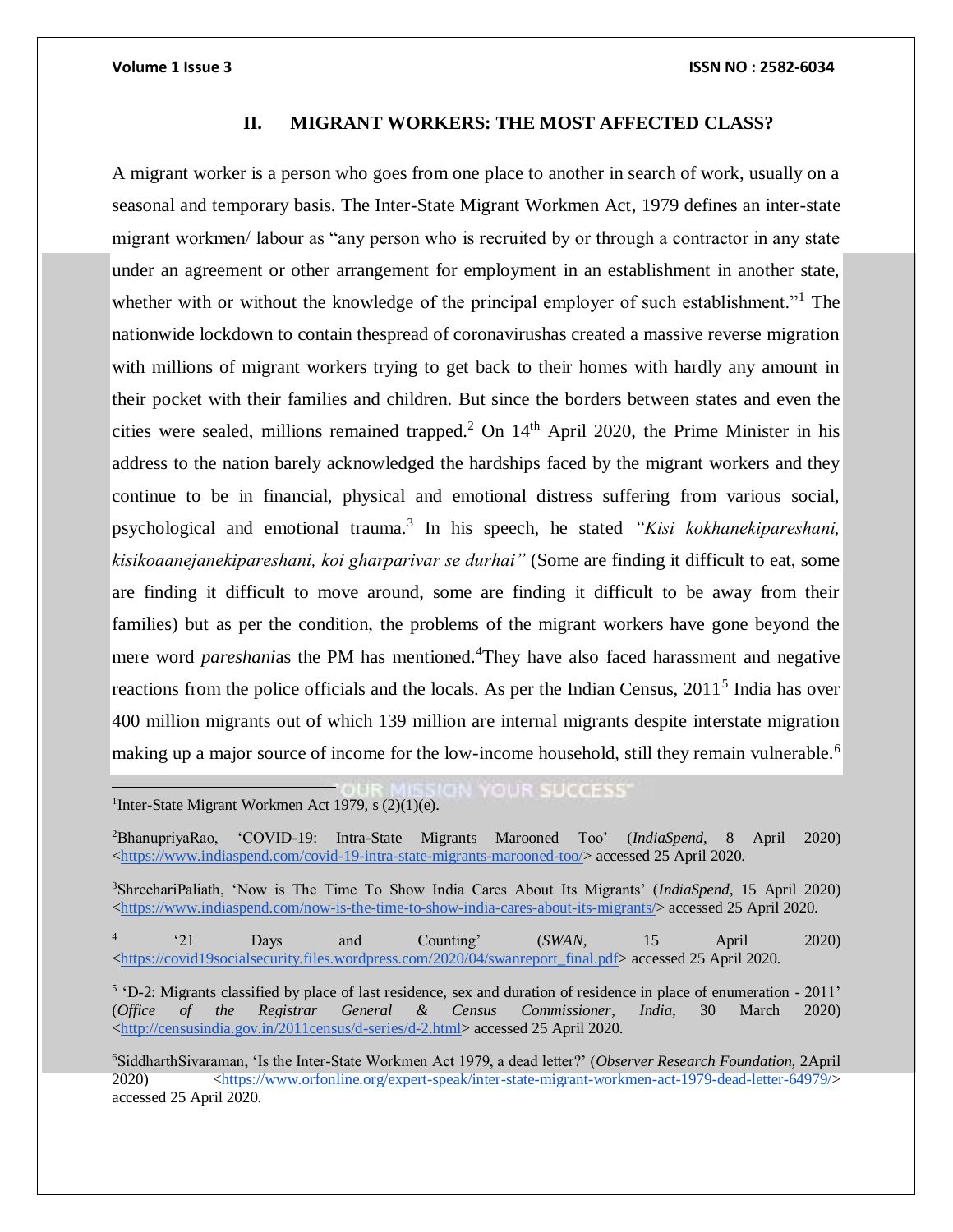### **Volume 1 Issue 3 ISSN NO : 2582-6034**

As per a survey conducted by Jansahas (An NGO), 92.5% of workers lost one to three weeks of work.<sup>7</sup> According to an affidavit filed by the government in the Hon'ble Supreme Court dated  $12<sup>th</sup>$  April 2020, only around 14.3 lakh (1.43 million) inter-state migrants are kept in 37,978 relief camps and shelters*.* <sup>8</sup> The sudden lockdown and the consequent closure of transportation created a chaotic situation, and the workers took the highways trying to walk hundreds of kilometres to reach their home.<sup>9</sup> They are suffering from the dual burden of being poor and migrants. Also, this time of the year is the peak of Rabi season and crops are at a harvestable stage, which makes these workers panic more because they are needed back at their home to harvest the crop and secure their food for the coming year. Many migrant workers have lost their lives because of lack of shelter or food. They even could not take advantage of many government policies and measures because of the lack of identity and residential proofs.<sup>10</sup> Not only this but migrant workers, who were on the way to their home, were ill-treated by the Government authorities and police officials. For instance, a group of migrants were sprayed with the chemical solution (chlorine mixed water) in Bareilly, Uttar Pradesh.<sup>11</sup>Around 3000 migrant workers assembled near Bandra railway station were responded with brutal lathi-charge when the lockdown was extended on  $14<sup>th</sup>$  April 2020.<sup>12</sup>UN Human Rights Chief Michelle Bachelet has shown concern for migrant workers and has stated that the situation needs more attention by the

<sup>10</sup> R B Bhagat, 'The Covid-19, Migration and Livelihood in India' (*IIPS Mumbai,* 14 April 2020) [<https://iipsindia.ac.in/sites/default/files/migration-Livlihood\\_Coronavirus\\_Final\\_15thApril2020.pdf>](https://iipsindia.ac.in/sites/default/files/migration-Livlihood_Coronavirus_Final_15thApril2020.pdf) accessed 26 April 2020.

<sup>7</sup>ManaviKapur, 'In charts: India's migrant workers face anxiety over jobs, healthcare and food supplies' (*Scroll.in*, 8 April 2020/[<https://scroll.in/article/958471/in-charts-indias-migrant-workers-face-anxiety-over-jobs-healthcare](https://scroll.in/article/958471/in-charts-indias-migrant-workers-face-anxiety-over-jobs-healthcare-and-food-supplies)[and-food-supplies>](https://scroll.in/article/958471/in-charts-indias-migrant-workers-face-anxiety-over-jobs-healthcare-and-food-supplies) accessed 26 April 2020.

<sup>8</sup> 'COVID-19 situation: Nearly 38,000 relief camps set up for migrant labourers, Govt to SC' (*The Indian Express*, 27 April 2020) [<https://indianexpress.com/article/india/covid-19-situation-nearly-38000-relief-camps-set-up-for](https://indianexpress.com/article/india/covid-19-situation-nearly-38000-relief-camps-set-up-for-migrant-labourers-govt-to-sc-6380652/)[migrant-labourers-govt-to-sc-6380652/>](https://indianexpress.com/article/india/covid-19-situation-nearly-38000-relief-camps-set-up-for-migrant-labourers-govt-to-sc-6380652/) accessed 27 April 2020.

<sup>9</sup> Dinesh Narayan, 'Coronavirus would reset distances, labour markets: Experts' (*TheEconomic Times*, 4 April 2020)  $\langle$ https://economictimes.indiatimes.com/news/economy/policy/coronavirus-would-reset-distances-labour-market[experts/articleshow/74965143.cms?from=mdr>](https://economictimes.indiatimes.com/news/economy/policy/coronavirus-would-reset-distances-labour-market-experts/articleshow/74965143.cms?from=mdr) accessed 25 April 2020.

<sup>11</sup> 'Coronavirus: Anger as migrants sprayed with disinfectant in India' (*BBC India*, 31 March 2020) [<https://www.bbc.com/news/world-asia-india-52093220>](https://www.bbc.com/news/world-asia-india-52093220) accessed 26 April 2020.

<sup>&</sup>lt;sup>12</sup>SukanyaShantha, "Let us Go Home': No Sign of Relief in PM's Speech, Migrant Workers Take to Mumbai Streets' (*The wire*, 14 April 2020) [<https://thewire.in/labour/mumbai-bandra-migrant-covid-19>](https://thewire.in/labour/mumbai-bandra-migrant-covid-19) accessed 26 April 2020.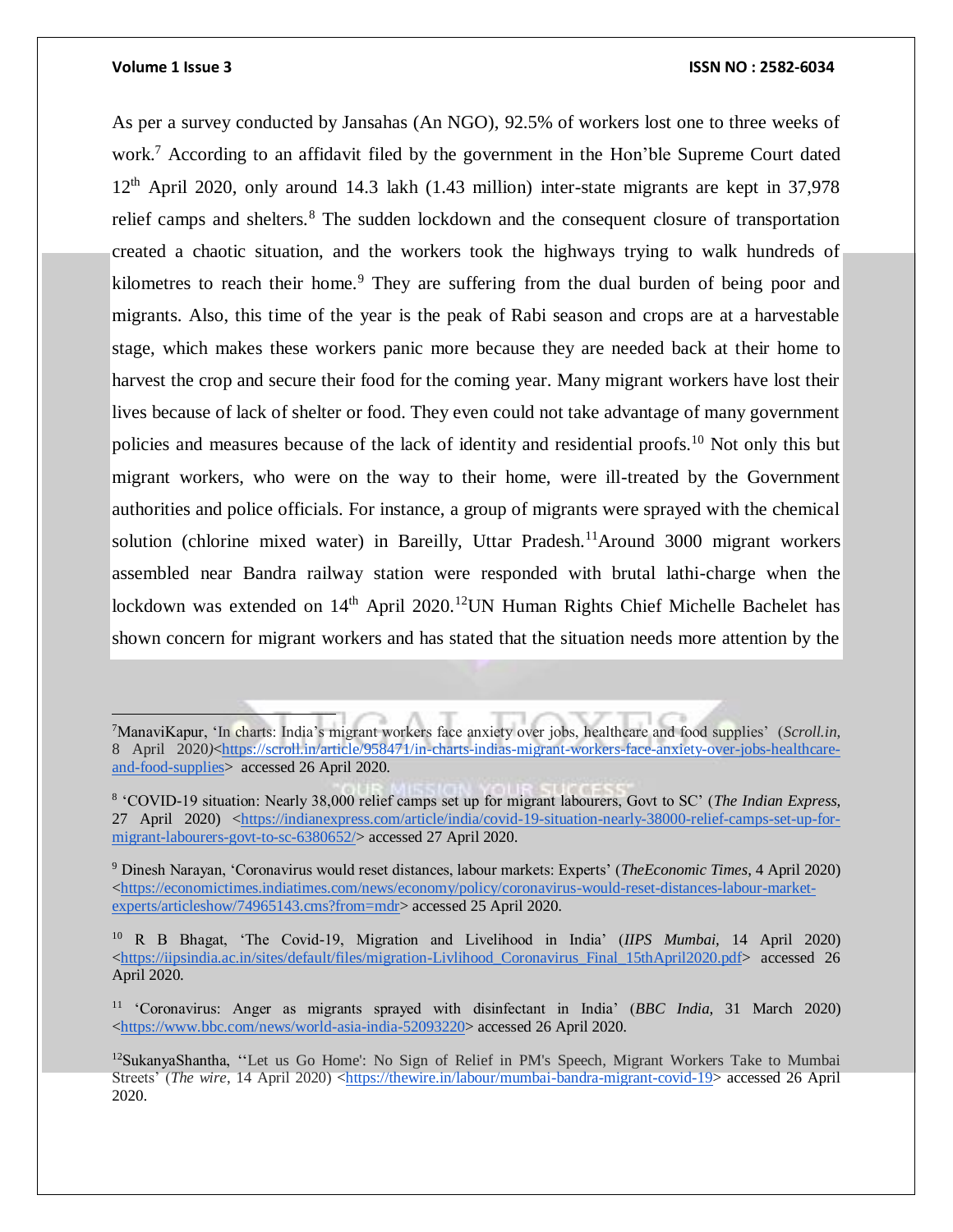Government of India.<sup>13</sup> The Hon'ble Supreme Court of India has instructed the Government that the migrant workers should be treated humanely.<sup>14</sup>

# **III. GOVERNMENT MEASURES**

The outbreak of coronavirus disease (COVID-19) and the subsequent nationwide lockdown to contain the spread of the virus has brought turmoil in the lives of many people. To mitigate the effect of the lockdown on the vulnerable people the Government of India provided the poor and the needy with Rs.1.7-Lakh crore (\$22.6 Bn) package under the PradhanMantriGareebKalyanYojana on 26<sup>th</sup> March 2020. The Government also planned to provide 5 kg rice/wheat and one kg of preferred pulses to 80 crore beneficiaries for the next three months. The government has increased per person wages in MGNREGA which means providing extra Rs.2000 to each migrant worker. The Labour ministry has directed the state governments to utilise the Building and Construction Welfare Fund of Rs.52,000crorestowards the welfare of around 3.5 construction workers through Direct Benefit Transfer (DBT).<sup>15</sup>The Reserve Bank of India has also announced a sharp cut of interest along with other measures to mitigate the negative impact of COVID-19 and preserve financial stability.<sup>16</sup> The government of India has directed the regional labour commissioners to open temporary shelters and to address distress calls of migrant workers.<sup>17</sup> The Ministry of Home Affairs (MHA) has asked all the

# **"OUR MISSION YOUR SUCCESS"**

<sup>16</sup> 'Seventh Bi-monthly Monetary Policy Statement, 2019-20 Resolution of the Monetary Policy Committee (MPC) Reserve Bank of India'(*RBI,* 27 March 2020) [<https://www.rbi.org.in/Scripts/BS\\_PressReleaseDisplay.aspx?prid=49581>](https://www.rbi.org.in/Scripts/BS_PressReleaseDisplay.aspx?prid=49581) accessed 26 April 2020.

17 'Arrangements of temporary shelters/provision of food to be made by Regional Labour Commissioners' (*Covid-India.in*, 30 March 2020) [<https://covid-india.in/#>](https://covid-india.in/) accessed 26 April 2020.

<sup>13</sup> 'Covid-19: UN Human rights Chief Distressed over plight of Internal Migrants' (*Ohchr*, 2 April 2020) [<https://www.ohchr.org/EN/NewsEvents/Pages/DisplayNews.aspx?NewsID=25767&LangID=E>](https://www.ohchr.org/EN/NewsEvents/Pages/DisplayNews.aspx?NewsID=25767&LangID=E) accessed 25 April 2020.

<sup>14</sup>*AlakhAlokShrivastav v Union of India* [2020] WP 468 (SC).

<sup>15</sup> '*Labour Ministry Issues Advisory to all States/UTs to use Cess fund for Welfare of Construction Workers'*PRESS INFORMATION BUREAU (Mar 24 2020, 3:32 PM) [<https://pib.gov.in/PressReleasePage.aspx?PRID=1607911>](https://pib.gov.in/PressReleasePage.aspx?PRID=1607911) accessed 26 April 2020.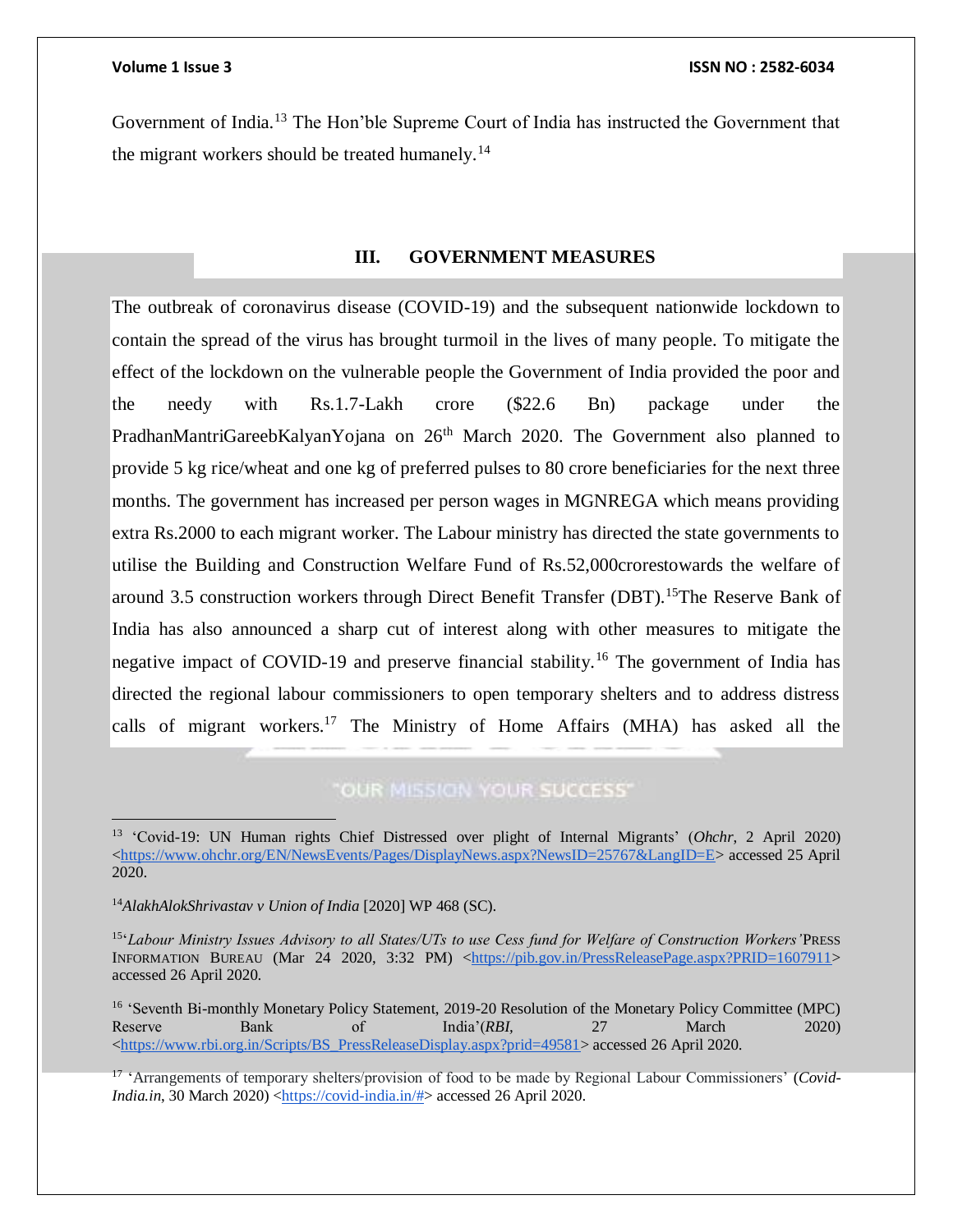### **Volume 1 Issue 3 ISSN NO : 2582-6034**

landlords/landladies not to take any rent for the next three months<sup>18</sup>and under the Disaster Management Act 2005, employers should make the payment of wages of their workers with no deduction for the closure.<sup>19</sup>MHA has set up a control room to monitor and ensure the accessibility of essential commodities to anyone.<sup>20</sup>

The Union Home secretary wrote to all states /UTs and advised them to make adequate arrangements for all the migrant workers stranded in their territories.<sup>21</sup> The Bihar government transferred Rs.1000 each for 2,84,000 migrant workers as a relief package.<sup>22</sup>It ordered the conversion of the existing schools into relief camps for returning migrants.<sup>23</sup> It alsomade a Rs.100crore relief fund to construct shelter homes for migrants.<sup>24</sup>The West Bengal government has ensured wage payment of stranded migrant labours.<sup>25</sup>The Chhattisgarh Government has transferred Rs.19 lakhs (1.9 million) in accounts of approximately 65,000 migrant workers stranded in other states.<sup>26</sup>The Manipur Government disbursed an amount of Rs.2000 to each

<sup>18</sup>SharadVyas, 'Do not collect rent for three months, government tells landlords' (*The Hindu,* 18 April 2020*)*  [<https://www.thehindu.com/news/states/do-not-collect-rent-for-three-months-govt-tells](https://www.thehindu.com/news/states/do-not-collect-rent-for-three-months-govt-tells-landlords/article31371418.ece)[landlords/article31371418.ece>](https://www.thehindu.com/news/states/do-not-collect-rent-for-three-months-govt-tells-landlords/article31371418.ece)accessed 26 April 2020.

20 '*DPIIT sets up a Control Room to monitor the status of transportation and delivery of goods, manufacturing, and delivery of essential commodities*' PRESS INFORMATION BUREAU(Mar 26 2020, 10.24 AM) [<https://pib.gov.in/PressReleseDetail.aspx?PRID=1608240>](https://pib.gov.in/PressReleseDetail.aspx?PRID=1608240) accessed 26 April 2020.

<sup>21</sup>*'MHA Issues advisory to all states and UTs*' PRESS INFORMATION BUREAU (Mar 27 2020,3.16 PM)*<*[https://pib.gov.in/PressReleaseIframePage.aspx?PRID=1608518>](https://pib.gov.in/PressReleaseIframePage.aspx?PRID=1608518) accessed 24 April 2020.

<sup>22</sup>UtpalBhaskar, 'Bihar transfers Rs.1000 each to 2,84,000 migrant workers' (*Livemint,*8 April 2020)  $\langle$ https://www.livemint.com/news/india/bihar-transfers-rs1-000-each-to-284-000-migrant-workers-[11586340128376.html>](https://www.livemint.com/news/india/bihar-transfers-rs1-000-each-to-284-000-migrant-workers-11586340128376.html) accessed 24 April 2020.

<sup>23</sup> 'Letter to convert existing schools in villages into relief camps' (*Covid-India.in*, 22 March 2020) [<https://covid](https://covid-india.in/)[india.in/#>](https://covid-india.in/) accessed on 26 April 2020.

24 '₹100 crore fund for relief, shelters and healthcare for stranded migrants. Helpline has also been set up' (*Covid-India.in*, 26 March 2020) [<https://covid-india.in/#>](https://covid-india.in/) accessed on 26 April 2020.

<sup>25</sup> 'Taking care of stranded workers' (*Covid-India.in*, 27 March 2020) [<https://covid-india.in/#>](https://covid-india.in/) accessed 26 April 2020.

<sup>26</sup> 'Chhattisgarh Moves out relief for its 65,000 labourers Stuck in Other states' (*Indian Express*, 19 April 2020)  $\langle$ https://www.newindianexpress.com/nation/2020/apr/19/chhattisgarh-moves-on-relief-for-its-65000-labourers[stuck-in-other-states-2132264.html>](https://www.newindianexpress.com/nation/2020/apr/19/chhattisgarh-moves-on-relief-for-its-65000-labourers-stuck-in-other-states-2132264.html) accessed 24 April 2020.

<sup>19</sup> 'Have Set Up 37,978 Relief Camps For Migrant Workers' (*The Logical Indian*, 27 April 2020)[<https://thelogicalindian.com/news/migrant-workers-relief-camps-lockdown-covid-19-20790>](https://thelogicalindian.com/news/migrant-workers-relief-camps-lockdown-covid-19-20790) accessed 27 April 2020.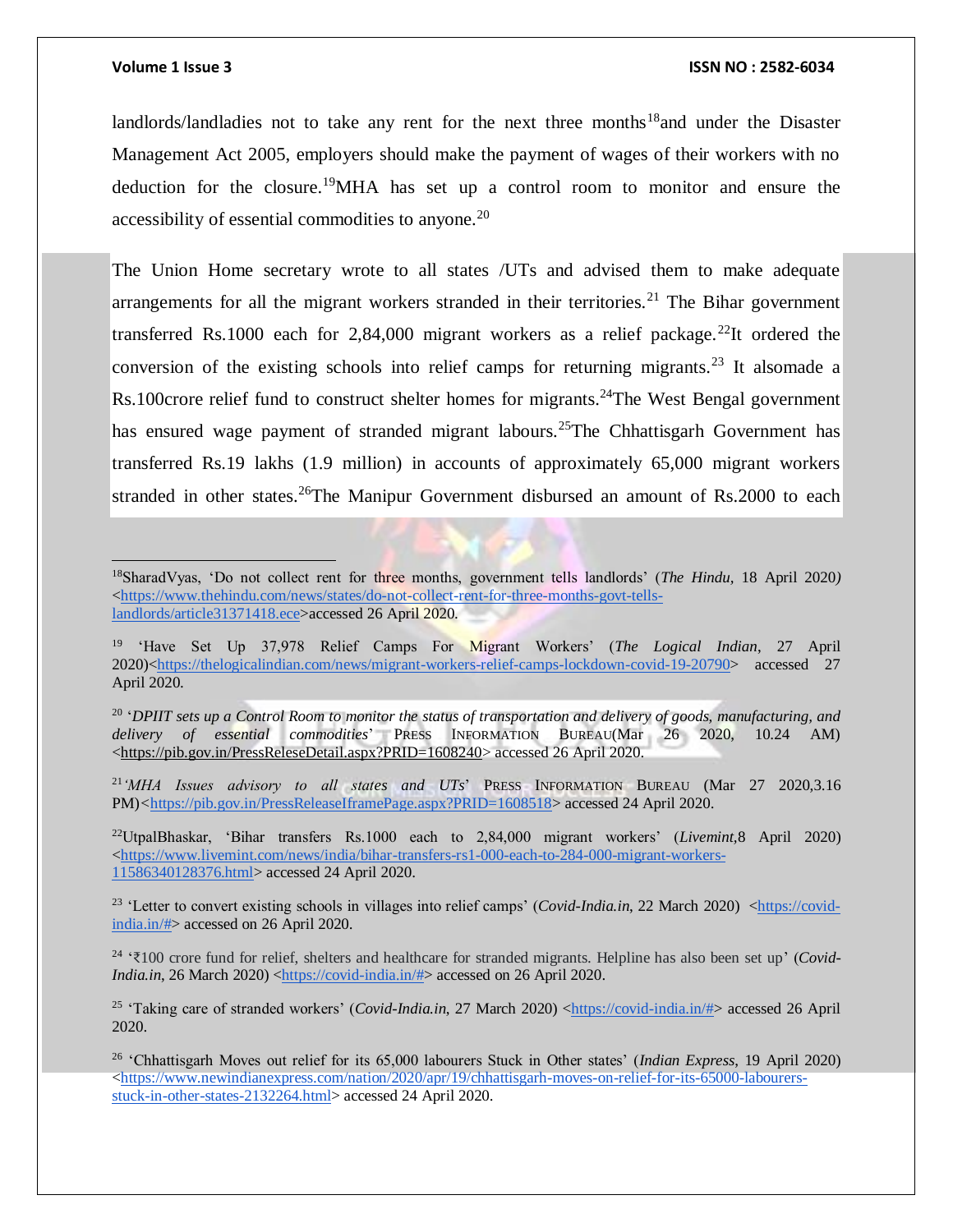worker stranded in different parts of the country.<sup>27</sup>whereasthe Jharkhand government has opened community kitchens in all police stations for migrant labourers.<sup>28</sup> On the other hand, the Karnataka Government brought back its 2000 workers stuck in Maharashtra.<sup>29</sup> The State Governments have also set up various relief camps within their territory.

The measures taken by the government may provide some relief to the migrants, but considering the huge numbers of migrant workers, the number of services seems insignificant and highly inadequate. The non-availability of food is the violation of the Fundamental Right to Life<sup>30</sup> by state. The CEO of NITI Aayog has said that the issue of migrant workers was handled poorly and the states could have done much better in handling the migrant crisis.<sup>31</sup> From a survey conducted of 55 million workers, it was found that 94% of construction workers don't have building and other construction workers cards and hence are ineligible for the fund transfer by the government.<sup>32</sup> 40% of the migrant workers were left with no food.<sup>33</sup> Stranded Workers Action Network (SWAN) conducted a survey of 11,159 migrant workers and found that 96% of them did not get food supplies (ration) and around 90% of them did not receive wages during the period of lockdown.<sup>34</sup> These surveys show that government measures have not reduced the

<sup>29</sup>'Karnataka Brought back over 2000 labourers' (*India Today*, 30 March 2020)  $\langle$ https://www.indiatoday.in/india/story/karnataka-brought-back-over-2000-labourers-working-in-maharashtra-amid[lockdown-1661179-2020-03-30>](https://www.indiatoday.in/india/story/karnataka-brought-back-over-2000-labourers-working-in-maharashtra-amid-lockdown-1661179-2020-03-30) accessed 24 April 2020.

<sup>30</sup>The Constitution of India 1950, Art. 21.

 $\overline{a}$ 

<sup>27</sup>Manmathnayak, 'This is what these states are doing' (*India.com*, 7 April 2020) [<https://www.india.com/news/india/this-is-what-these-state-governments-are-doing-for-their-people-who-are](https://www.india.com/news/india/this-is-what-these-state-governments-are-doing-for-their-people-who-are-stranded-in-other-states-during-lockdown-3993461/)[stranded-in-other-states-during-lockdown-3993461/>](https://www.india.com/news/india/this-is-what-these-state-governments-are-doing-for-their-people-who-are-stranded-in-other-states-during-lockdown-3993461/) accessed 25 April 2020.

 $28$  'Community kitchens (Dal Bhaat) kendras to be opened at all thanas in the districts to serve migrants, homeless, and disabled persons until May 2020' (*Covid-India.in*, 29 march 2020) [<https://covid-india.in/#>](https://covid-india.in/) accessed on 26 April 2020.

<sup>31</sup>DivyanshuDutta Roy, 'Responsibility Of States To Take Care Of Migrants, Says NITI AayogCEO'(*NDTV,* 23 May 2020/[<https://www.ndtv.com/india-news/coronavirus-lockdown-amitabh-kant-on-migrants-we-could-have](https://www.ndtv.com/india-news/coronavirus-lockdown-amitabh-kant-on-migrants-we-could-have-done-much-much-better-2233658)[done-much-much-better-2233658>](https://www.ndtv.com/india-news/coronavirus-lockdown-amitabh-kant-on-migrants-we-could-have-done-much-much-better-2233658) accessed 25 May 2020.

<sup>32</sup>Divya Trivedi, 'Survey finds 94 per cent of construction workers ineligible for funds transfer' (*Frontline*, 8 April 2020) [<https://frontline.thehindu.com/dispatches/article31286921.ece>](https://frontline.thehindu.com/dispatches/article31286921.ece) accessed 26 April 2020.

<sup>33</sup>ManaviKapur, 'In charts: India's migrant workers face anxiety over jobs, healthcare and food supplies' (*Scroll.in*, 8 April 2020) [<https://scroll.in/article/958471/in-charts-indias-migrant-workers-face-anxiety-over-jobs-healthcare](https://scroll.in/article/958471/in-charts-indias-migrant-workers-face-anxiety-over-jobs-healthcare-and-food-supplies)[and-food-supplie>](https://scroll.in/article/958471/in-charts-indias-migrant-workers-face-anxiety-over-jobs-healthcare-and-food-supplies) accessed 26 April 2020.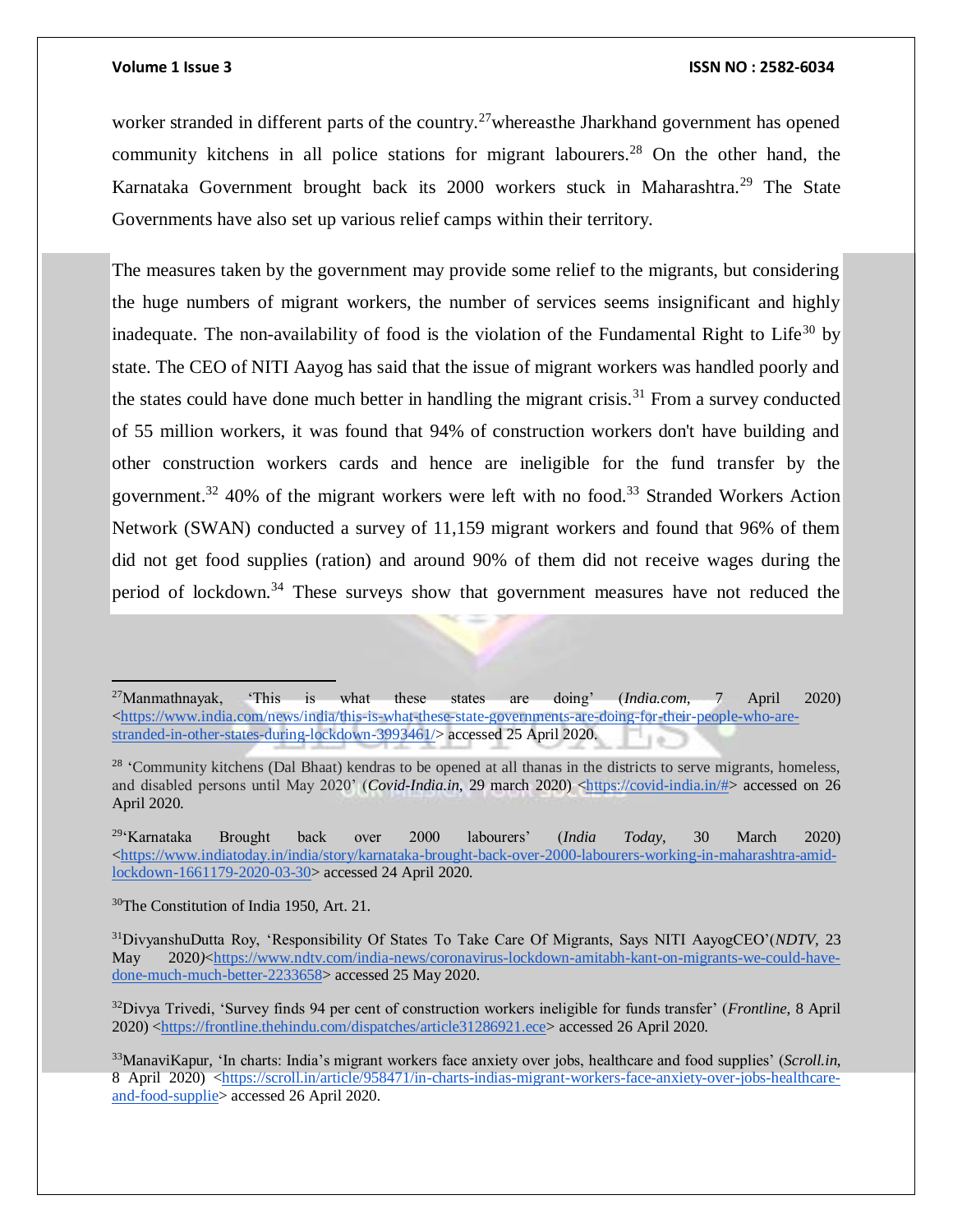### **Volume 1 Issue 3 ISSN NO : 2582-6034**

suffering of the workers considering the magnitude of the crises, there is a requirement of a significant increase in financial support to them. Although Indian railways have transported around 40 lakhs migrant workers through 3060 Shramik special trains*<sup>35</sup>*and many states have operated numerous buses, still a huge number of migrant workers remain trapped. Since many migrant workers are still stranded in different states, operatingfew trainsis inadequate.



**"OUR MISSION YOUR SUCCESS"** 

<sup>34</sup> '96% migrant workers did not get rations from the government, 90% did not receive wages during lockdown: Survey' (*The Hindu*, 20 April 2020) [<https://www.thehindu.com/data/data-96-migrant-workers-did-not-get-rations](https://www.thehindu.com/data/data-96-migrant-workers-did-not-get-rations-from-the-government-90-did-not-receive-wages-during-lockdown-survey/article31384413.ece)[from-the-government-90-did-not-receive-wages-during-lockdown-survey/article31384413.ece>](https://www.thehindu.com/data/data-96-migrant-workers-did-not-get-rations-from-the-government-90-did-not-receive-wages-during-lockdown-survey/article31384413.ece) accessed 27 April 2020.

35 'Indian Railways operationalises 3060 "Shramik Special" trains till 25th May' PRESS INFORMATION BUREAU (May 25 2020,7.13 PM)*<*[https://pib.gov.in/PressReleseDetailm.aspx?PRID=1626773>](https://pib.gov.in/PressReleseDetailm.aspx?PRID=1626773) accessed 25 May 2020.